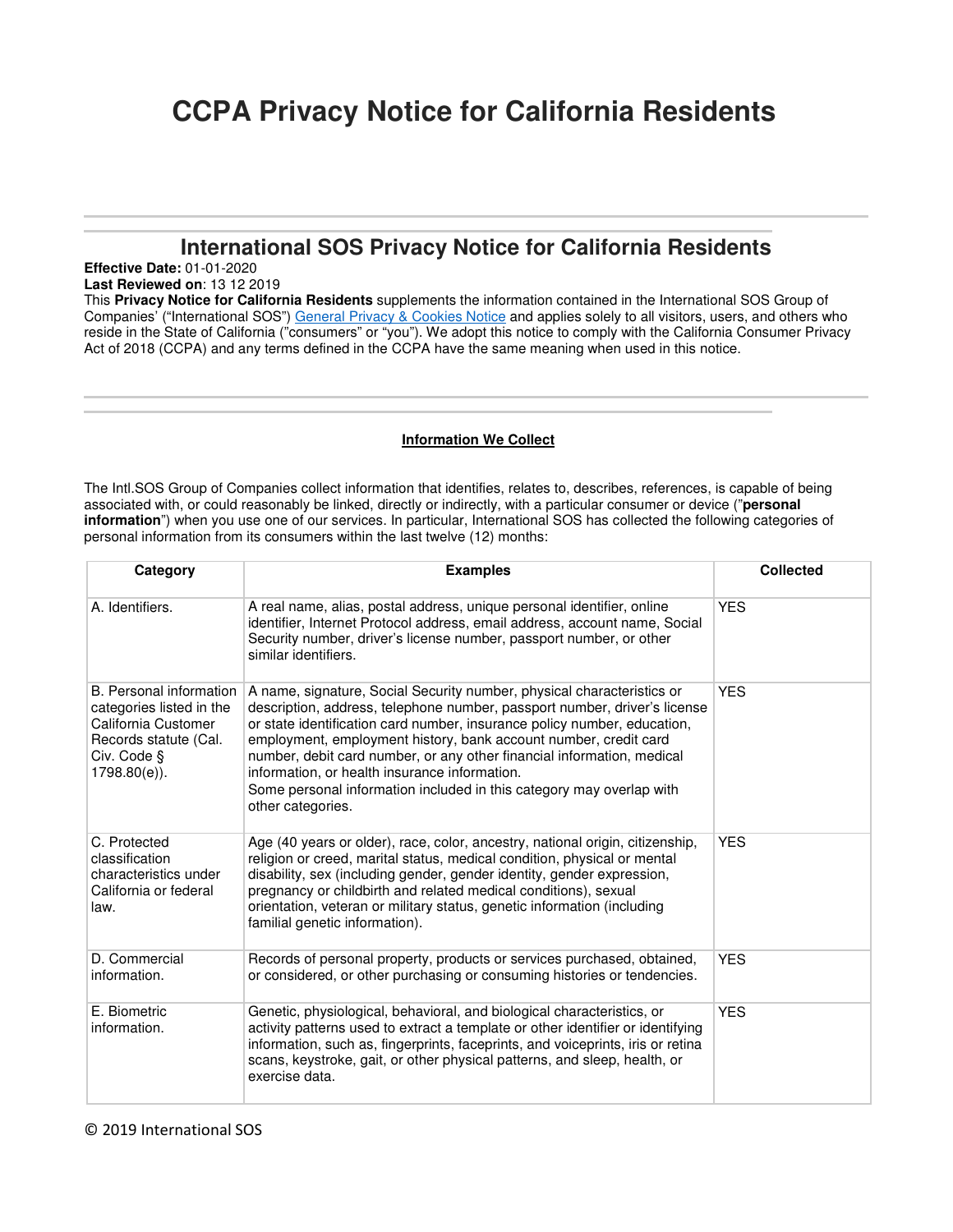| F. Internet or other<br>similar network activity.                                                                                                                     | Browsing history, search history, information on a consumer's interaction<br>with a website, application, or advertisement.                                                                                                                                                                 | <b>YES</b> |
|-----------------------------------------------------------------------------------------------------------------------------------------------------------------------|---------------------------------------------------------------------------------------------------------------------------------------------------------------------------------------------------------------------------------------------------------------------------------------------|------------|
| G. Geolocation data.                                                                                                                                                  | Physical location or movements.                                                                                                                                                                                                                                                             | <b>YES</b> |
| H. Sensory data.                                                                                                                                                      | Audio, electronic, visual, thermal, olfactory, or similar information.                                                                                                                                                                                                                      | <b>YES</b> |
| I. Professional or<br>employment-related<br>information.                                                                                                              | Current or past job history or performance evaluations.                                                                                                                                                                                                                                     | NO.        |
| J. Non-public education<br>information (per the<br><b>Family Educational</b><br><b>Rights and Privacy Act</b><br>(20 U.S.C. Section<br>1232g, 34 C.F.R. Part<br>99)). | Education records directly related to a student maintained by an<br>educational institution or party acting on its behalf, such as grades,<br>transcripts, class lists, student schedules, student identification codes,<br>student financial information, or student disciplinary records. | <b>YES</b> |
| K. Inferences drawn<br>from other personal<br>information.                                                                                                            | Profile reflecting a person's preferences, characteristics, psychological<br>trends, predispositions, behavior, attitudes, intelligence, abilities, and<br>aptitudes.                                                                                                                       | NO.        |

Personal information does not include:

- Publicly available information from government records.
- De-identified or aggregated consumer information.
- Information excluded from the CCPA's scope, like:
	- health or medical information covered by the Health Insurance Portability and Accountability Act of 1996 (HIPAA) and the California Confidentiality of Medical Information Act (CMIA) or clinical trial data;

l

• personal information covered by certain sector-specific privacy laws, including the Fair Credit Reporting Act (FRCA), the Gramm-Leach-Bliley Act (GLBA) or California Financial Information Privacy Act (FIPA), and the Driver's Privacy Protection Act of 1994.

International SOS obtains the categories of personal information listed above from the following categories of sources:

- Directly from you. For example, when you buy, use or benefit from International SOS' services or products or apply for a job with International SOS.
- Indirectly from you. For example, from information provided by the company or institution who purchased a membership in International SOS on your behalf, such as your employer or scholastic institution, your insurance company, other assistance companies, financial institutions, medical services providers and travel agencies.
- If you contact one of our International SOS Group Affiliates' Assistance Centers, an Aspire Lifestyles concierge, a MedAire Global Response Center or visit an International SOS Group affiliated clinic, or use our Assistance applications.

Please see https://www.internationalsos.com/privacy for more information about how we use your personal information in connection with each of our services.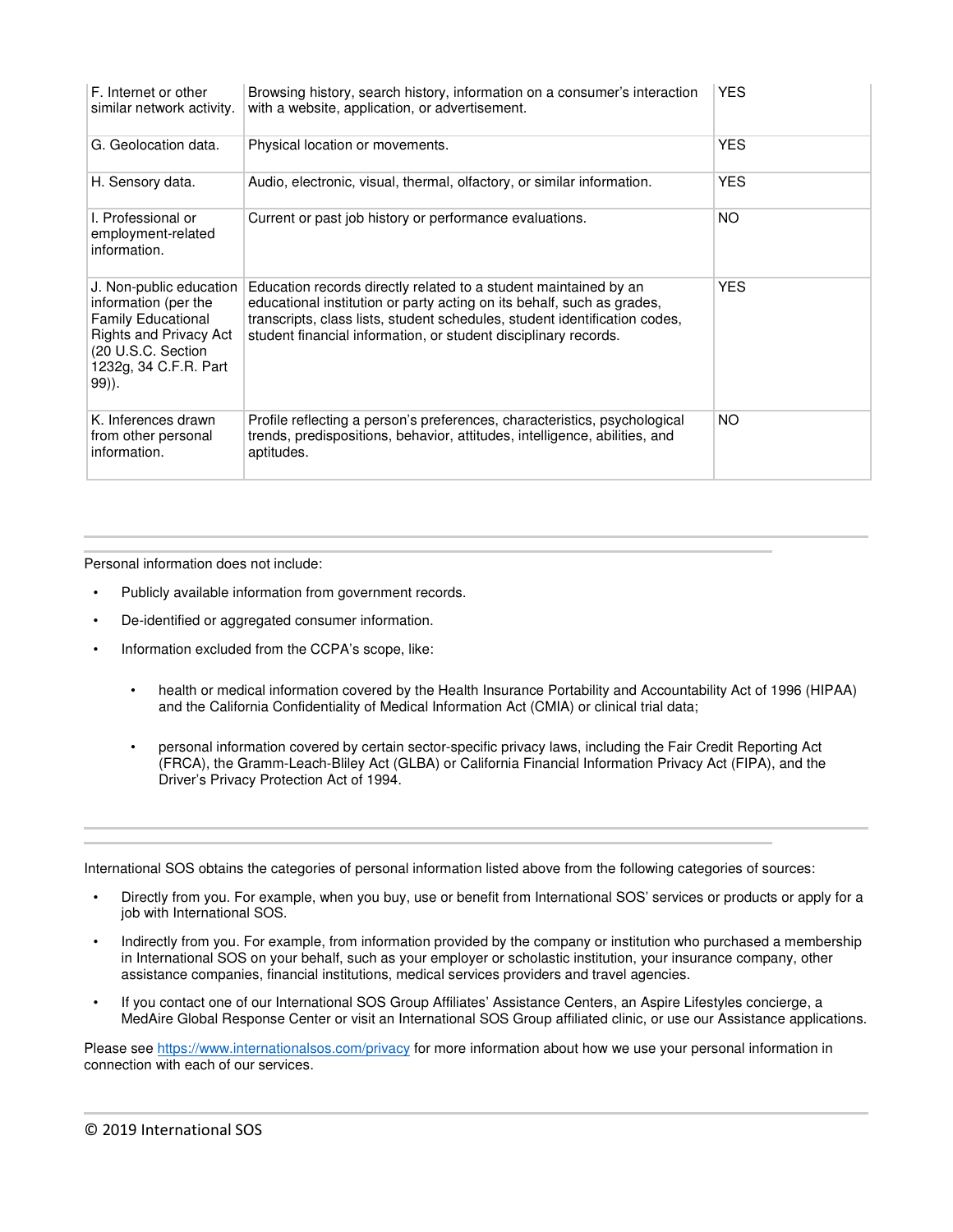# **Use of Personal Information**

We may use, or disclose the personal information we collect for one or more of the following purposes and will not collect additional categories of personal information or use the personal information we collected for materially different, unrelated, or incompatible purposes without providing you notice:

- To fulfill the purpose for which you provided the information. For example, if you share your name and contact information to request travel assistance or medical assistance while travelling abroad or when you ask a question about our products or services, we will use that personal information to respond to your inquiry. If you provide your personal information to purchase a product or service, we will use that information to process your payment and facilitate delivery.
- To provide, support, personalize, and develop our Website, products, and services.
- To create, maintain, customize, and secure your account with us.
- To process your requests, purchases, transactions, and payments and prevent transactional fraud.
- To provide you with support and to respond to your inquiries, including to investigate and address your concerns and monitor and improve our responses.
- To personalize your Website experience and to deliver content and product and service offerings relevant to your interests, including targeted offers and ads through our Website, third-party sites, and via email or text message (with your consent, where required by law).
- To help maintain the safety, security, and integrity of our Website, products and services, databases and other technology assets, and business.
- For testing, research, analysis, and product development, including to develop and improve our Website, products, and services.
- To respond to law enforcement requests and as required by applicable law, court order, or governmental regulations.
- As described to you when collecting your personal information or as otherwise set forth in the CCPA.
- To evaluate or conduct a merger, divestiture, restructuring, reorganization, dissolution, or other sale or transfer of some or all of an affiliate of the International SOS Group's assets, whether as a going concern or as part of bankruptcy, liquidation, or similar proceeding, in which personal information held by International SOS about our Website users is among the assets transferred.

### **Sharing Personal Information**

International SOS may disclose your personal information to a third party for a business purpose. When we disclose personal information for a business purpose, we enter a contract that describes the purpose and requires the recipient to both keep that personal information confidential and not use it for any purpose except performing the contract. We share your personal information with the following categories of third parties:

Service providers.

:

- Data aggregators.
- Data processors.
- International SOS Group affiliates.
- The institution that enrolled you in an International SOS Membership or arranged for an International SOS service to be provided to you.

#### **Disclosures of Personal Information for a Business Purpose**

© 2019 International SOS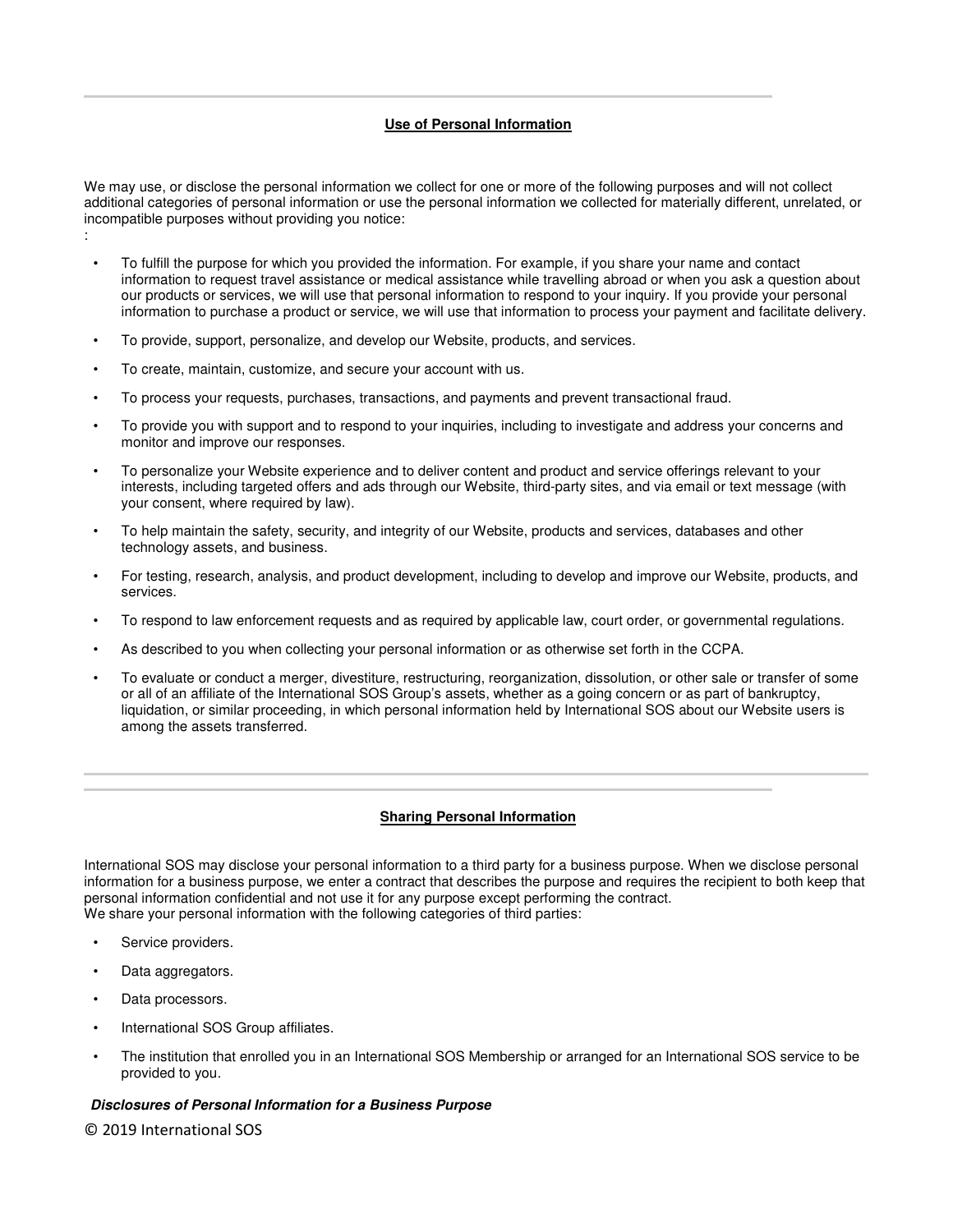In the preceding twelve (12) months, International SOS Group Companies have disclosed the following categories of personal information for a business purpose:

Category A: Identifiers.

- Category B: California Customer Records personal information categories.
- Category C: Protected classification characteristics under California or federal law.
- Category D: Commercial Information.
- Category E: Biometric information.

Category F: Internet or other similar network activity.

Category G: Geolocation data.

Category H: Sensory data.

Category J: Non-public education information.

We disclose your personal information for a business purpose to the following categories of third parties:

- Service providers.
- Data aggregators
- Data processors.
- International SOS Group Affiliates.
- The institution that enrolled you in an International SOS Membership or arranged for an International SOS, Aspire Lifestyles or Med Aire service to be provided to you.

#### **Sales of Personal Information**

We do not sell your personal information to any third parties. In the preceding twelve (12) months, International SOS Group Companies have not sold any personal information, such as:

- A. Identifiers.
- B. California Customer Records personal information categories.
- C. Protected classification characteristics under California or federal law.
- D. Commercial information.
- E. Biometric information.
- F. Internet or other similar network activity.
- G. Geolocation data.
- H. Sensory data.

- I. Professional or employment-related information.
- J. Non-public education information.
- K. Inferences drawn from other personal information.

### **Your Rights and Choices**

l

The CCPA provides consumers (California residents) with specific rights regarding their personal information. This section describes your CCPA rights and explains how to exercise those rights.

#### **Access to Specific Information and Data Portability Rights**

You have the right to request that any International SOS Group Company disclose certain information to you about our collection and use of your personal information over the past 12 months. Once we receive and confirm your verifiable consumer request (see Exercising Access, Data Portability, and Deletion Rights), we will disclose to you:

© 2019 International SOS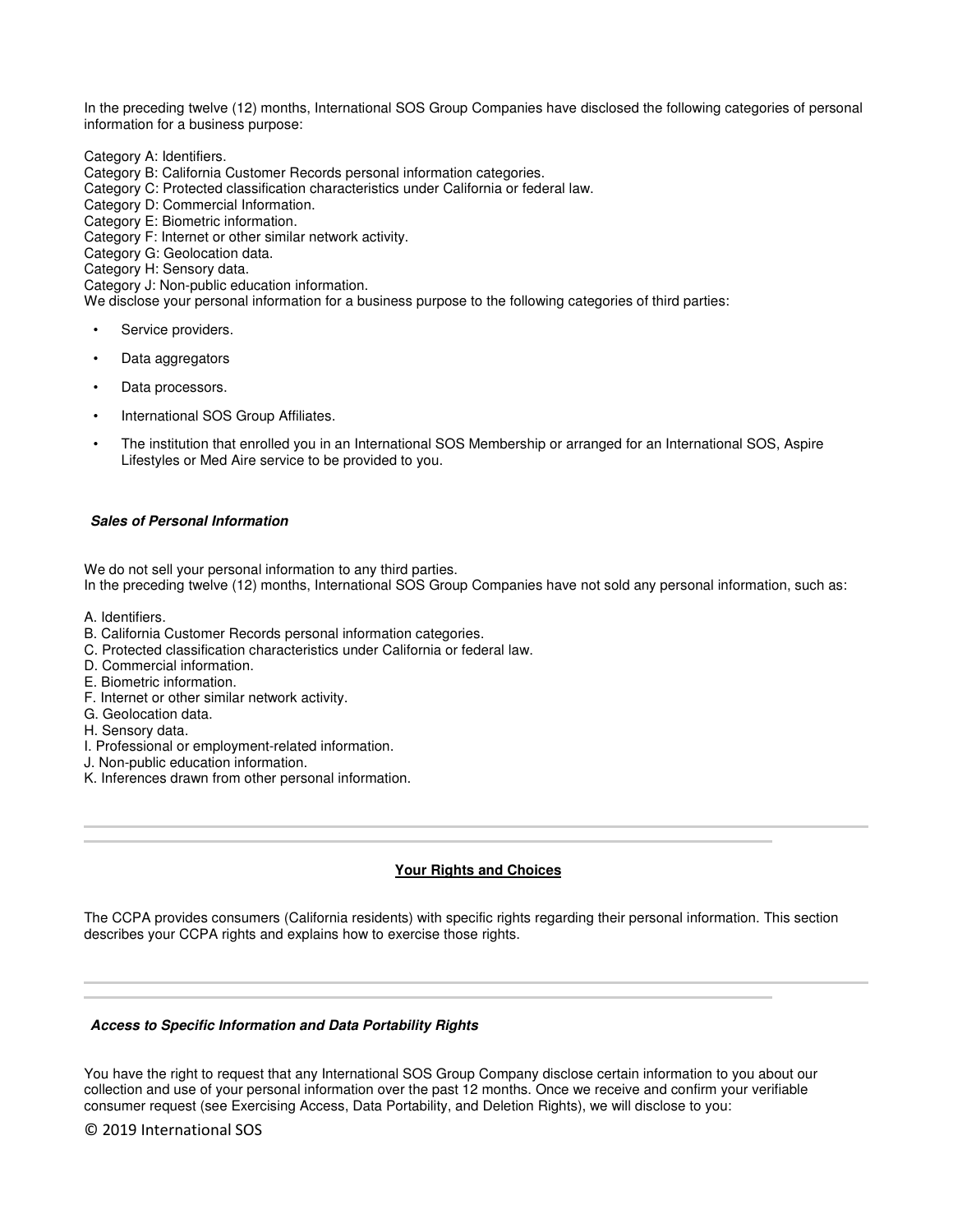- The categories of personal information we collected about you.
- The categories of sources for the personal information we collected about you.
- Our business or commercial purpose for collecting or selling that personal information.
- The categories of third parties with whom we share that personal information.
- The specific pieces of personal information we collected about you (also called a data portability request).
- If we sold or disclosed your personal information for a business purpose, two separate lists disclosing:
	- sales, identifying the personal information categories that each category of recipient purchased; and
	- disclosures for a business purpose, identifying the personal information categories that each category of recipient obtained.

#### **Deletion Request Rights**

You have the right to request that an International SOS Group Company delete any of your personal information that we collected from you and retained, subject to certain exceptions. Once we receive and confirm your verifiable consumer request (see Exercising Access, Data Portability, and Deletion Rights), we will delete (and direct our service providers/data processors to delete) your personal information from our records, unless an exception applies.

We may deny your deletion request if retaining the information is necessary for us or our service provider(s) to:

- Complete the transaction for which we collected the personal information, provide a good or service that you requested, take actions reasonably anticipated within the context of our ongoing business relationship with you, or otherwise perform our contract with you.
- Detect security incidents, protect against malicious, deceptive, fraudulent, or illegal activity, or prosecute those responsible for such activities.
- Debug products to identify and repair errors that impair existing intended functionality.
- Exercise free speech, ensure the right of another consumer to exercise their free speech rights, or exercise another right provided for by law.
- Comply with the California Electronic Communications Privacy Act (Cal. Penal Code § 1546 et. seq.).
- Engage in public or peer-reviewed scientific, historical, or statistical research in the public interest that adheres to all other applicable ethics and privacy laws, when the information's deletion may likely render impossible or seriously impair the research's achievement, if you previously provided informed consent.
- Enable solely internal uses that are reasonably aligned with consumer expectations based on your relationship with us.
- Comply with a legal obligation.
- Make other internal and lawful uses of that information that are compatible with the context in which you provided it.

#### **Exercising Access, Data Portability, and Deletion Rights**

To exercise the access, data portability, and deletion rights described above, please submit a verifiable consumer request to us by either:

- Using our [Data Subject Rights](https://privacyportal-eu.onetrust.com/webform/5a4c8689-15b4-4009-8bda-500740014006/27774396-1c9c-48d4-8055-a35cd52a1b68) Portal.
- Contacting your employing organization, scholastic institution or credit card issuer (Aspire Lifestyles only).

## © 2019 International SOS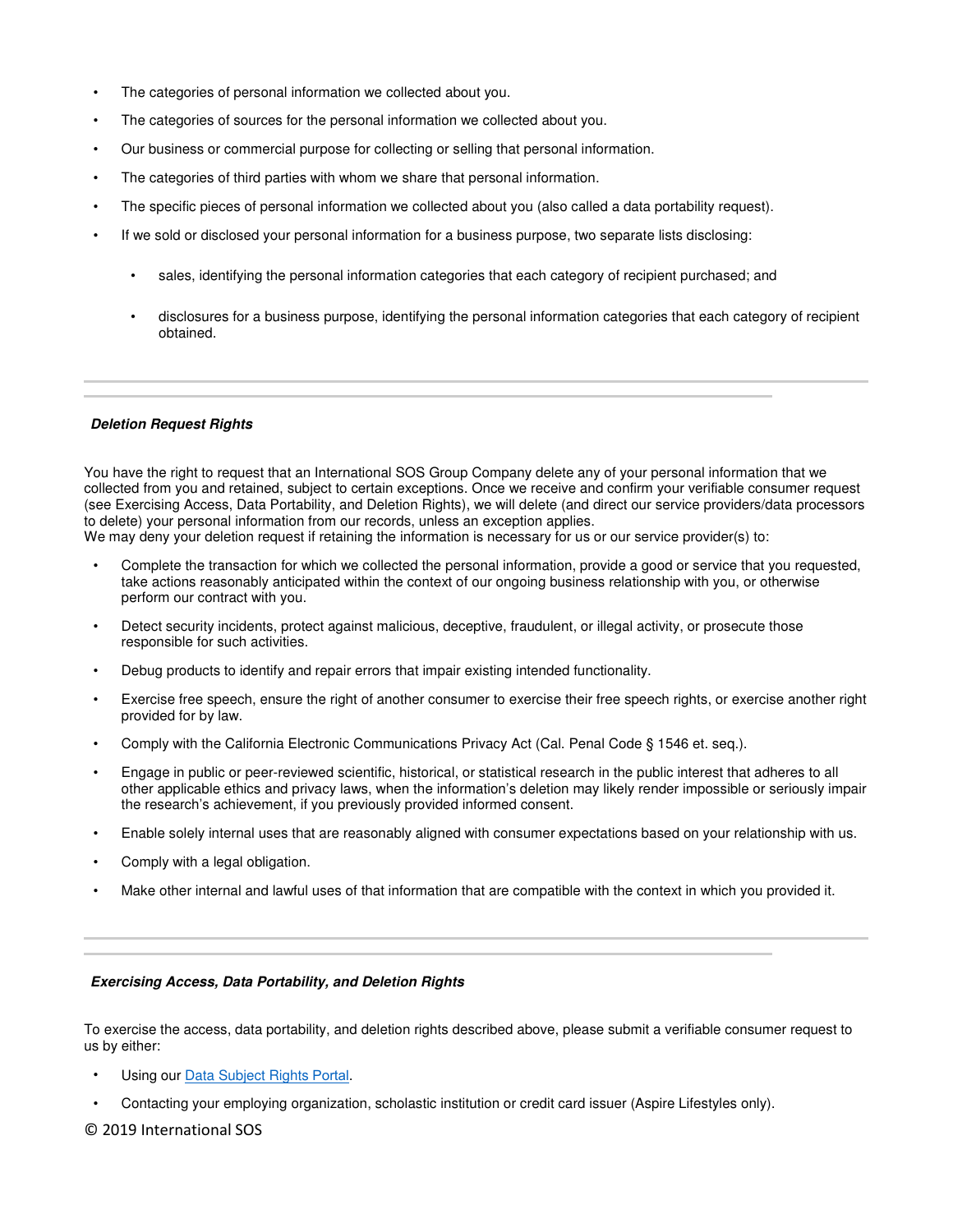• Directing your concerns to our Chief Privacy Officer at dpo@internationalsos.com

Only you, or someone legally authorized to act on your behalf, may make a verifiable consumer request related to your personal information. You may also make a verifiable consumer request on behalf of your minor child. You may only make a verifiable consumer request for access or data portability twice within a 12-month period. The verifiable consumer request must:

- Provide sufficient information that allows us to reasonably verify you are the person about whom we collected personal information or an authorized representative.
- Describe your request with sufficient detail that allows us to properly understand, evaluate, and respond to it.
- We cannot respond to your request or provide you with personal information if we cannot verify your identity or authority to make the request and confirm the personal information relates to you.
- Making a verifiable consumer request does not require you to create an account with us.
- However, we do consider requests made through your password protected account sufficiently verified when the request relates to personal information associated with that specific account. We will only use personal information provided in a verifiable consumer request to verify the requestor's identity or authority to make the request.
- For instructions on exercising sale opt-out rights, see Personal Information Sales Opt-Out Rights.

#### **Response Timing and Format**

 l

We endeavor to respond to a verifiable consumer request within thirty (30) days of its receipt. If we require more time (up to 90 days), we will inform you of the reason and extension period in writing.

If you are a member with us, we will deliver our written response to you as a member. If you do not have membership with us, we will deliver our written response by mail or electronically, at your option.

Any disclosures we provide will only cover the 12-month period preceding the verifiable consumer request's receipt. The response we provide will also explain the reasons we cannot comply with a request, if applicable. For data portability requests, we will select a format to provide your personal information that is readily useable and should allow you to transmit the information from one entity to another entity without hindrance, specifically a Microsoft Word document or Adobe PDF.

We do not charge a fee to process or respond to your verifiable consumer request unless it is excessive, repetitive, or manifestly unfounded. If we determine that the request warrants a fee, we will tell you why we made that decision and provide you with a cost estimate before completing your request.

l

### **Personal Information Sales Opt-Out and Opt-In Rights**

If you are 16 years of age or older, you have the right to direct us to not sell your personal information at any time (the "right to opt-out"). We do not sell the personal information of consumers whether or not we actually know are less than 16 years of age. As is required by CCPA, we are offering you the ability to exercise the right to opt-out **even though we will not sell your personal information.** You (or your authorized representative) may submit a request to us by visiting the following Internet

Web page link:

**Do Not Sell My Personal Information**

You do not need to create an account with us to exercise your opt-out rights. We will only use personal information provided in an opt-out request to review and comply with the request.